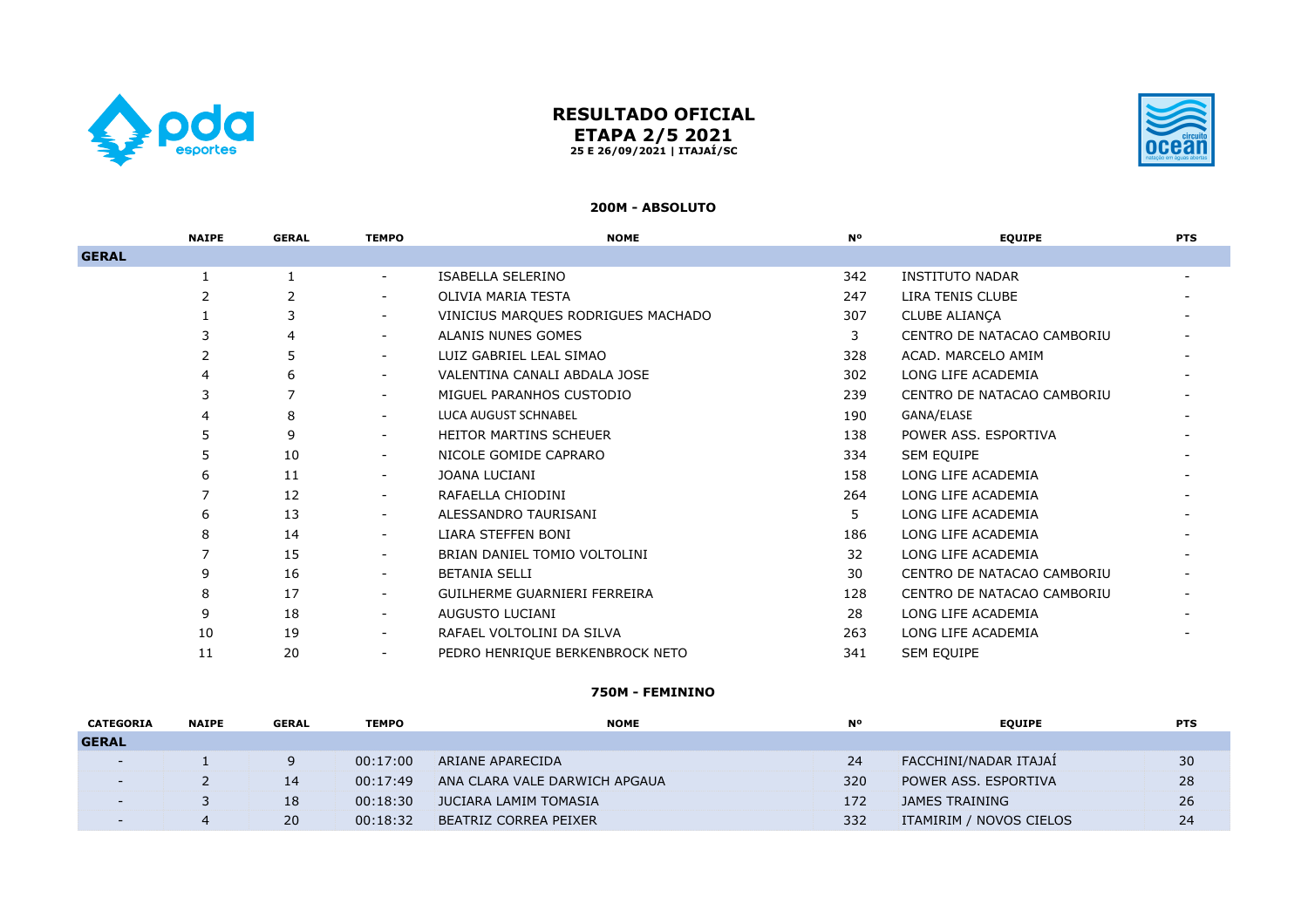| 5                      | 24                   | 00:19:15                                                                                                                                                                                                                 | ANA COSTA MIGUEL                     | 15  | GANA/ELASE                   | 22                                               |
|------------------------|----------------------|--------------------------------------------------------------------------------------------------------------------------------------------------------------------------------------------------------------------------|--------------------------------------|-----|------------------------------|--------------------------------------------------|
|                        |                      |                                                                                                                                                                                                                          |                                      |     |                              |                                                  |
| 9                      | 34                   | 00:21:14                                                                                                                                                                                                                 | MARTINA SHIGEEDA FACCHINI            | 229 | FACCHINI/NADAR ITAJAÍ        | 20                                               |
| 12                     | 38                   | 00:22:50                                                                                                                                                                                                                 | LUÍSA MARTINS DA SILVA               | 200 | ATN TUBARAO / CLUBE DE CAMPO | 18                                               |
| 14                     | 41                   | 00:23:42                                                                                                                                                                                                                 | LETICIA CATARINA DA SILVA            | 185 | CENTRO DE NATACAO CAMBORIU   | 16                                               |
| 14 a 16 ANOS - JUVENIL |                      |                                                                                                                                                                                                                          |                                      |     |                              |                                                  |
| 19                     | 47                   | 00:25:04                                                                                                                                                                                                                 | <b>LOUISE BALESTRIN</b>              | 189 | CENTRO DE NATACAO CAMBORIU   | 20                                               |
| 20                     | 51                   | 00:25:40                                                                                                                                                                                                                 | ANA LAURA BEDIN                      | 16  | CENTRO DE NATACAO CAMBORIU   | 18                                               |
| 20 a 24 ANOS - SENIOR  |                      |                                                                                                                                                                                                                          |                                      |     |                              |                                                  |
| 7                      | 30                   | 00:20:17                                                                                                                                                                                                                 | NATALIA MEDEIROS TEIXEIRA            | 242 |                              | 20                                               |
| 16                     | 43                   | 00:24:06                                                                                                                                                                                                                 | ROBERTA MAISA                        | 272 | CENTRO DE NATACAO CAMBORIU   | 18                                               |
| 28                     | 64                   | 00:30:52                                                                                                                                                                                                                 | ANA LUIZA REBELLO                    | 17  | CPH                          | 16                                               |
|                        |                      |                                                                                                                                                                                                                          |                                      |     |                              |                                                  |
| 6                      |                      | 00:20:15                                                                                                                                                                                                                 | FERNANDA MONTEIRO DE BRITO           | 112 | <b>TREINO TRAVESSIAS</b>     | 20                                               |
| 8                      | 32                   | 00:20:28                                                                                                                                                                                                                 | ADRIANA PESSOA BARBOSA               | 330 | SOC. REC. FILADELFIA         | 18                                               |
| 10                     | 36                   | 00:21:40                                                                                                                                                                                                                 | <b>FABIOLA REINERT</b>               | 101 | GANA/ELASE                   | 16                                               |
| 11                     | 37                   | 00:22:47                                                                                                                                                                                                                 | RENATA MURARA VIEIRA                 | 270 | <b>TREINO TRAVESSIAS</b>     | 14                                               |
| 29                     | 65                   | 00:31:30                                                                                                                                                                                                                 | <b>JULIA MEIRELLES</b>               | 173 | <b>TREINO TRAVESSIAS</b>     | 12                                               |
|                        |                      |                                                                                                                                                                                                                          |                                      |     |                              |                                                  |
| 24                     | 57                   | 00:29:00                                                                                                                                                                                                                 | CRISTIANE DA SILVA RIBEIRO SCHNEIDER | 49  | SEM EQUIPE                   | 20                                               |
| 27                     | 63                   | 00:30:50                                                                                                                                                                                                                 | RENATA MENEGHETTI                    | 269 | SEM EQUIPE                   | 18                                               |
|                        |                      |                                                                                                                                                                                                                          |                                      |     |                              |                                                  |
|                        | 55                   | 00:27:48                                                                                                                                                                                                                 | MARIA INEZ ARANTES                   | 221 | <b>TREINO TRAVESSIAS</b>     | 20                                               |
| 23                     | 56                   | 00:28:50                                                                                                                                                                                                                 | ANE BEATRIZ SANCHES ABRAAO           | 21  | AQUATICOS/R&M                | 18                                               |
| 26                     | 60                   | 00:29:50                                                                                                                                                                                                                 | FERNANDA MENEGHETTI                  | 111 | SEM EQUIPE                   | 16                                               |
|                        |                      |                                                                                                                                                                                                                          |                                      |     |                              |                                                  |
|                        |                      | 00:24:25                                                                                                                                                                                                                 | <b>CILENA GUNTZEL</b>                |     |                              | 20                                               |
| 21                     | 53                   | 00:26:37                                                                                                                                                                                                                 | ELOAH SUZANE CRISTOFOLINI            | 87  | GANA/ELASE                   | 18                                               |
|                        |                      |                                                                                                                                                                                                                          |                                      |     |                              |                                                  |
|                        |                      |                                                                                                                                                                                                                          | DENISE DE OLIVEIRA                   |     |                              | 20                                               |
| 30                     | 66                   | 00:32:20                                                                                                                                                                                                                 | PATRICIA BERKENBROCK VALANDRO        | 249 | SEM EQUIPE                   | 18                                               |
|                        |                      |                                                                                                                                                                                                                          |                                      |     |                              |                                                  |
|                        |                      | 00:23:00                                                                                                                                                                                                                 | NOELI SANTOS BONFIM DUTRA            | 246 | <b>TREINO TRAVESSIAS</b>     | 20                                               |
|                        | 22<br>17<br>25<br>13 | 10 a 13 ANOS - INFANTIL<br>30 a 34 ANOS - MASTER II<br>29<br>35 a 39 ANOS - MASTER III<br>40 a 44 ANOS - MASTER IV<br>45 a 49 ANOS - MASTER V<br>44<br>50 a 54 ANOS - MASTER VI<br>59<br>55 a 59 ANOS - MASTER VII<br>39 | 00:29:28                             |     | 46<br>65                     | GANA/ELASE<br>GANA/ELASE<br>POWER ASS. ESPORTIVA |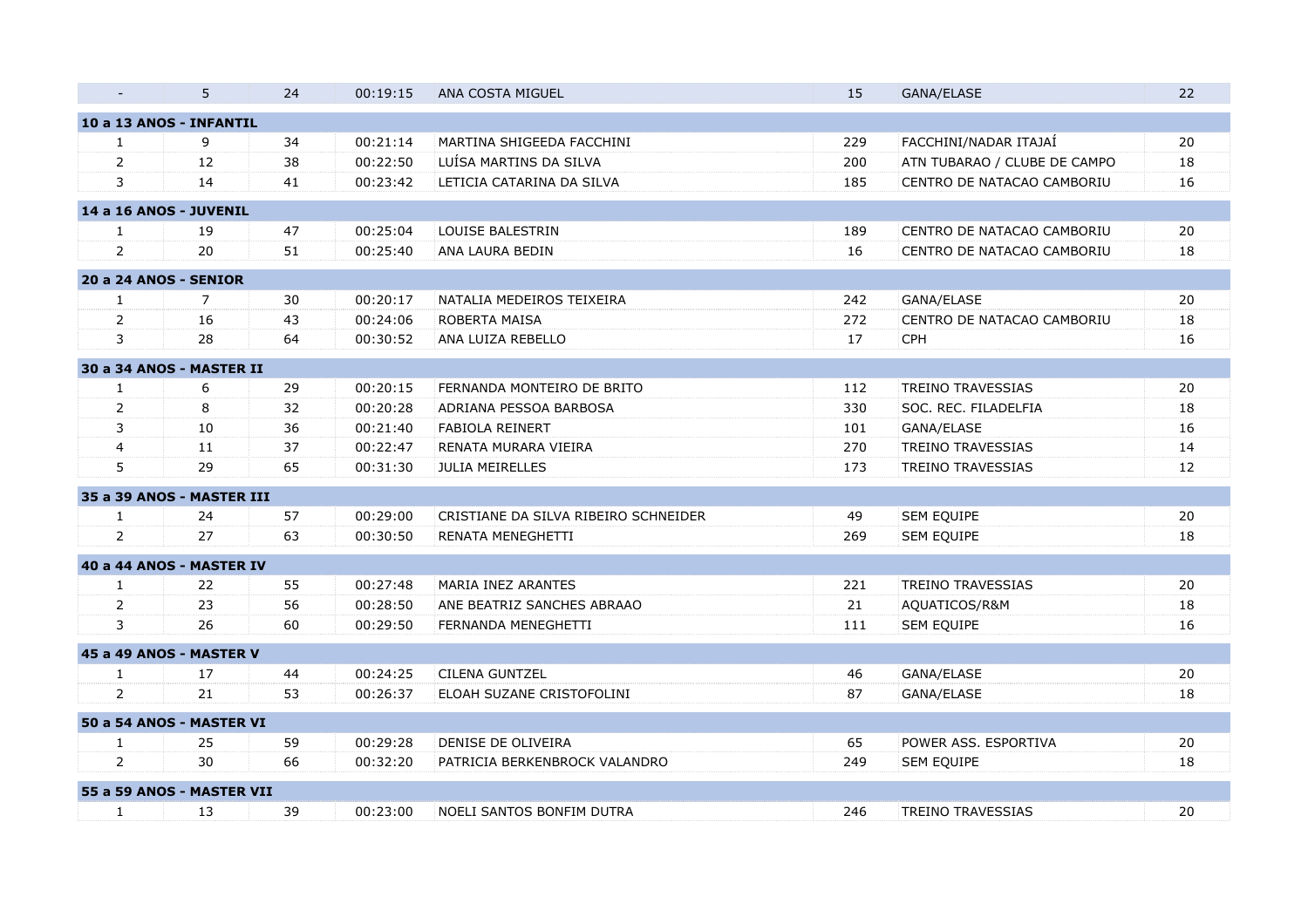|                       | 15                       | 42 | 00:23:59 | MARCIA FERREIRA MEDEIROS            | 210 | GANA/ELASE               | 18 |
|-----------------------|--------------------------|----|----------|-------------------------------------|-----|--------------------------|----|
|                       | 65 a 69 ANOS - MASTER IX |    |          |                                     |     |                          |    |
|                       | 31                       | 67 | 00:34:28 | IVANIA DEL ROSARIO LARIOS EUSTAQUIO | 147 | <b>TREINO TRAVESSIAS</b> | 20 |
| <b>PCD - ABSOLUTO</b> |                          |    |          |                                     |     |                          |    |
|                       | 18                       | 46 | 00:24:36 | MARIA HELENA RIGEL EGGERT - PCD     | 220 | <b>AJINC</b>             | 20 |

# **750M - MASCULINO**

| <b>CATEGORIA</b>         | <b>NAIPE</b> | <b>GERAL</b>   | <b>TEMPO</b> | <b>NOME</b>                       | <b>No</b> | <b>EQUIPE</b>                | <b>PTS</b> |
|--------------------------|--------------|----------------|--------------|-----------------------------------|-----------|------------------------------|------------|
| <b>GERAL</b>             |              |                |              |                                   |           |                              |            |
|                          | $\mathbf{1}$ | $\mathbf{1}$   | 00:15:03     | DIVONIR DOS SANTOS COSTA          | 68        | CENTRO DE NATACAO CAMBORIU   | 30         |
|                          | 2            | $\overline{2}$ | 00:15:24     | LEANDRO FERNANDES DOS SANTOS      | 183       | SANTA MONICA CLUBE DE CAMPO  | 28         |
|                          | 3            | 3              | 00:15:36     | MARTIN PAGANO BIOSCA              | 228       | GANA/ELASE                   | 26         |
|                          | 4            | $\overline{4}$ | 00:15:38     | <b>GUILHERME MICHELSON</b>        | 130       | CENTRO DE NATACAO CAMBORIU   | 24         |
|                          | 5            | 5              | 00:15:39     | SIDNEI PERES JUNIOR               | 289       | PREFEITURA DE MARINGÁ        | 22         |
| 10 a 13 ANOS - INFANTIL  |              |                |              |                                   |           |                              |            |
| 1                        | 9            | 10             | 00:17:20     | GUILHERME FELIPE MARTINS DA COSTA | 127       | CENTRO DE NATACAO CAMBORIU   | 20         |
| $\overline{2}$           | 26           | 35             | 00:21:28     | BRUNO CARDOSO POSSENTI            | 317       | ATN TUBARAO / CLUBE DE CAMPO | 18         |
| 14 a 16 ANOS - JUVENIL   |              |                |              |                                   |           |                              |            |
| 1                        | 16           | 19             | 00:18:32     | PEDRO MARINHO COSTA               | 257       | ATN TUBARAO / CLUBE DE CAMPO | 20         |
| $\overline{2}$           | 17           | 21             | 00:18:36     | JOSUÁ VICTOR BERGHAHN OLIVEIRA    | 169       | CENTRO DE NATACAO CAMBORIU   | 18         |
| 3                        | 21           | 26             | 00:19:35     | JUAN ALEJANDRO DA SILVA           | 171       | CENTRO DE NATACAO CAMBORIU   | 16         |
| 17 a 19 ANOS - JUNIOR    |              |                |              |                                   |           |                              |            |
| $\mathbf{1}$             | 14           | 16             | 00:18:18     | RAFAEL SANTOS GASPERI             | 261       | POWER ASS. ESPORTIVA         | 20         |
| 20 a 24 ANOS - SENIOR    |              |                |              |                                   |           |                              |            |
| 1                        | 31           | 50             | 00:25:24     | <b>IVENS DIEGO MULLER</b>         | 148       | ACADEMIA MALHO               | 20         |
| 25 a 29 ANOS - MASTER I  |              |                |              |                                   |           |                              |            |
| 1                        | 13           | 15             | 00:17:55     | VICTOR HUGO BARROSO DO NASCIMENTO | 304       | <b>SEM EQUIPE</b>            | 20         |
| $\overline{2}$           | 34           | 58             | 00:29:20     | MARCELO ALEXANDRE COSTA MEIRELLES | 321       | <b>TREINO TRAVESSIAS</b>     | 18         |
| 30 a 34 ANOS - MASTER II |              |                |              |                                   |           |                              |            |
| 1                        | 7            | 7              | 00:16:46     | <b>DOUGLAS BRUCHADO</b>           | 69        | <b>CORE ACADEMIA</b>         | 20         |
| $\overline{2}$           | 10           | 11             | 00:17:30     | DANIEL RAMOS DE ARAUJO            | 58        | <b>TREINO TRAVESSIAS</b>     | 18         |
| 3                        | 23           | 28             | 00:19:57     | <b>ARTHUR ALVES SILVA</b>         | 27        | <b>LEOMELLOSPORTS</b>        | 16         |
| 4                        | 27           | 40             | 00:23:33     | <b>FELIPPE HONORATO</b>           | 107       | ATN TUBARAO / ACAD. VITAL    | 14         |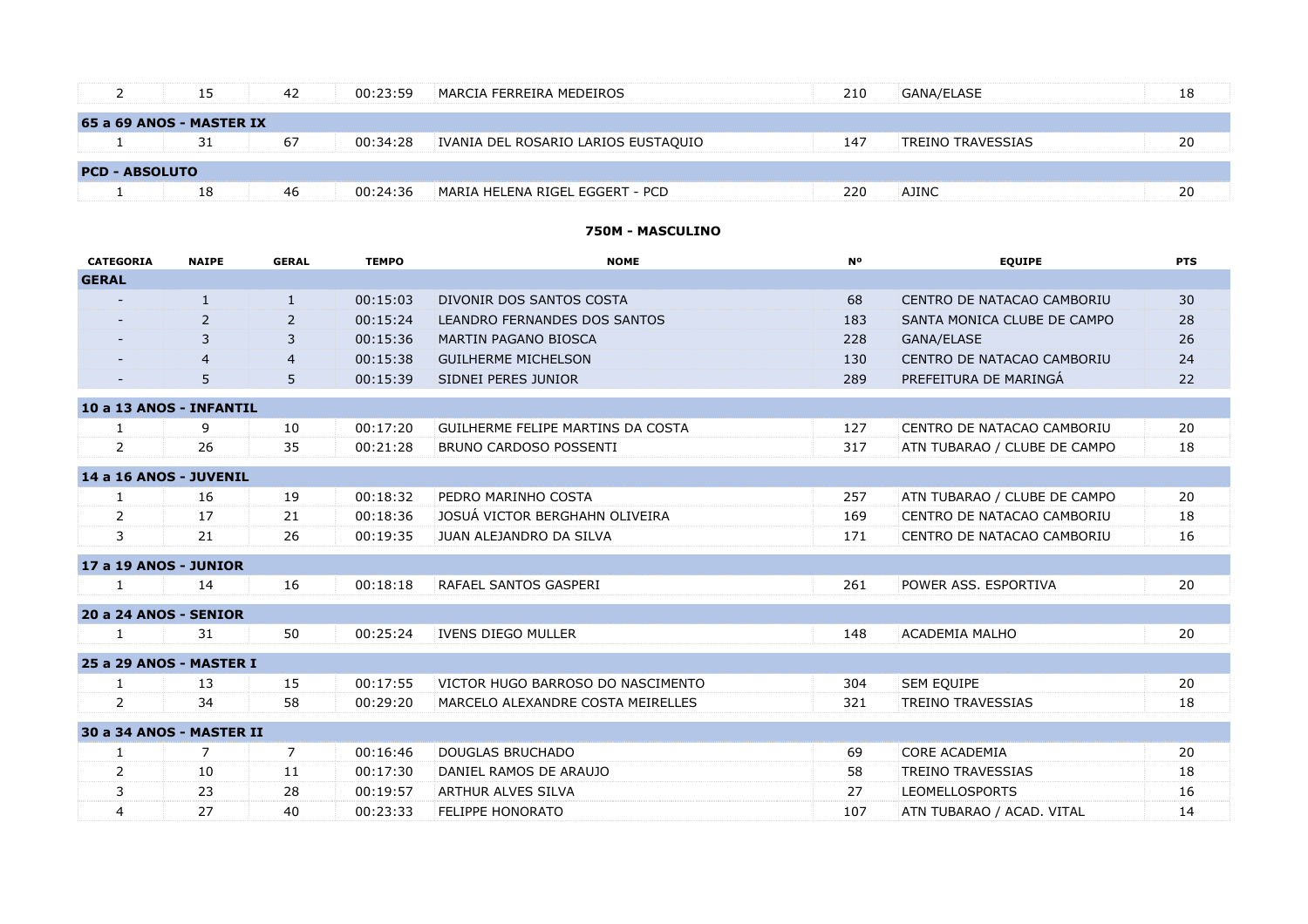| 5                         | 30 | 49 | 00:25:19 | LUCAS RODRIGUES MACHADO          | 195 | CLUBE ALIANÇA               | 12     |
|---------------------------|----|----|----------|----------------------------------|-----|-----------------------------|--------|
| 35 a 39 ANOS - MASTER III |    |    |          |                                  |     |                             |        |
| 1                         | 6  | 6  | 00:16:08 | <b>HUGO RICHTER</b>              | 143 | ROMERO TRAINING             | 20     |
| 2                         | 8  | 8  | 00:16:51 | THIAGO FERREIRA KUNTZER          | 298 | <b>CAVALARIA PMSC</b>       | 18     |
| 3                         | 11 | 12 | 00:17:42 | PEDRO DARRIGO DE PAULA           | 255 | ATN TUBARAO / ACAD. VITAL   | 16     |
| $\overline{4}$            | 25 | 33 | 00:21:00 | <b>JOAO BERTOLI</b>              | 159 | ROMERO TRAINING             | 14     |
| 40 a 44 ANOS - MASTER IV  |    |    |          |                                  |     |                             |        |
| 1                         | 12 | 13 | 00:17:45 | LUIZ JOSE DA SILVA JUNIOR        | 204 | <b>TREINO TRAVESSIAS</b>    | 20     |
| 2                         | 19 | 23 | 00:19:12 | <b>FABIO BRITTO</b>              | 98  | ROMERO TRAINING             | 18     |
| 3                         | 20 | 25 | 00:19:28 | EDUARDO DALLAGNOL                | 77  | GANA/ELASE                  | 16     |
| 4                         | 24 | 31 | 00:20:27 | <b>ENOQUE OLIVEIRA</b>           | 88  | 42K ASS. ESPORTIVA          | 14     |
| 5                         | 28 | 45 | 00:24:35 | JOSE FREDSON SANTOS SOUZA        | 167 | LONG LIFE ACADEMIA          | 12     |
| 6                         | 33 | 54 | 00:27:36 | DANIEL FERNANDO ANDERLE          | 56  | CENTRO DE NATACAO CAMBORIU  | $10\,$ |
| $\overline{7}$            | 35 | 61 | 00:29:56 | FABRICIO DA COSTA FERREIRA       | 102 | <b>GREMIO NAUTICO UNIAO</b> | 9      |
| 45 a 49 ANOS - MASTER V   |    |    |          |                                  |     |                             |        |
| 1                         | 18 | 22 | 00:18:45 | <b>CENITO RODRIGUES</b>          | 44  | SEM EQUIPE                  | 20     |
| 2                         | 29 | 48 | 00:25:15 | ROGERIO FRIAS DE ARAUJO OLIVEIRA | 279 | <b>TREINO TRAVESSIAS</b>    | 18     |
| 3                         | 32 | 52 | 00:26:20 | LUCAS ARAÚJO PUNDER              | 191 | <b>GPA ASSESSORIA</b>       | 16     |
| $\overline{4}$            | 36 | 62 | 00:30:07 | <b>EDIVAL BORGES</b>             | 72  | <b>VIA PAINEIS</b>          | 14     |
| 55 a 59 ANOS - MASTER VII |    |    |          |                                  |     |                             |        |
| 1                         | 15 | 17 | 00:18:20 | NILTON DE OLIVEIRA SANTOS FILHO  | 245 | POWER ASS. ESPORTIVA        | 20     |
| $\overline{2}$            | 37 | 68 | 00:35:00 | EDSON RUI CASTILHO               | 75  | GANA/ELASE                  | 18     |
| 70+ ANOS - MASTER X       |    |    |          |                                  |     |                             |        |
| 1                         | 38 | 69 | 00:37:51 | ANTONIO MACHADO                  | 23  | POWER ASS, ESPORTIVA        | 20     |
| #N/D                      | 22 | 27 | 00:19:48 | ATLETA NÃO IDENTIFICADO          | 48  | <b>SEM EQUIPE</b>           | #N/D   |
|                           |    |    |          |                                  |     |                             |        |

# **1500M - FEMININO**

| <b>CATEGORIA</b>         | <b>NAIPE</b> | <b>GERAL</b> | <b>TEMPO</b> | <b>NOME</b>                  | <b>N°</b> | <b>EQUIPE</b>            | <b>PTS</b> |
|--------------------------|--------------|--------------|--------------|------------------------------|-----------|--------------------------|------------|
| <b>GERAL</b>             |              |              |              |                              |           |                          |            |
| $\overline{\phantom{0}}$ |              |              | 00:25:01     | AMANDA MARTINS               | 11        | NADAR ITAJAI             | 30         |
| $\sim$                   |              |              | 00:25:06     | MARIANA CRUZZOLINI ALVES     | 223       | LIRA TENIS CLUBE         | 28         |
| $\overline{\phantom{0}}$ |              | 16           | 00:26:40     | AMANDA SAYURI HIGUCHI FRANCO | 12        | PREFEITURA DE MARINGA    | 26         |
| $\overline{\phantom{0}}$ | 4            | 26           | 00:28:20     | <b>HELENA PALLAR</b>         | 329       | JOINVILLE NATACAO        | 24         |
| $\overline{\phantom{a}}$ |              | 32           | 00:29:16     | ANGELA FIELDMAN              | 335       | <b>TREINO TRAVESSIAS</b> | 22         |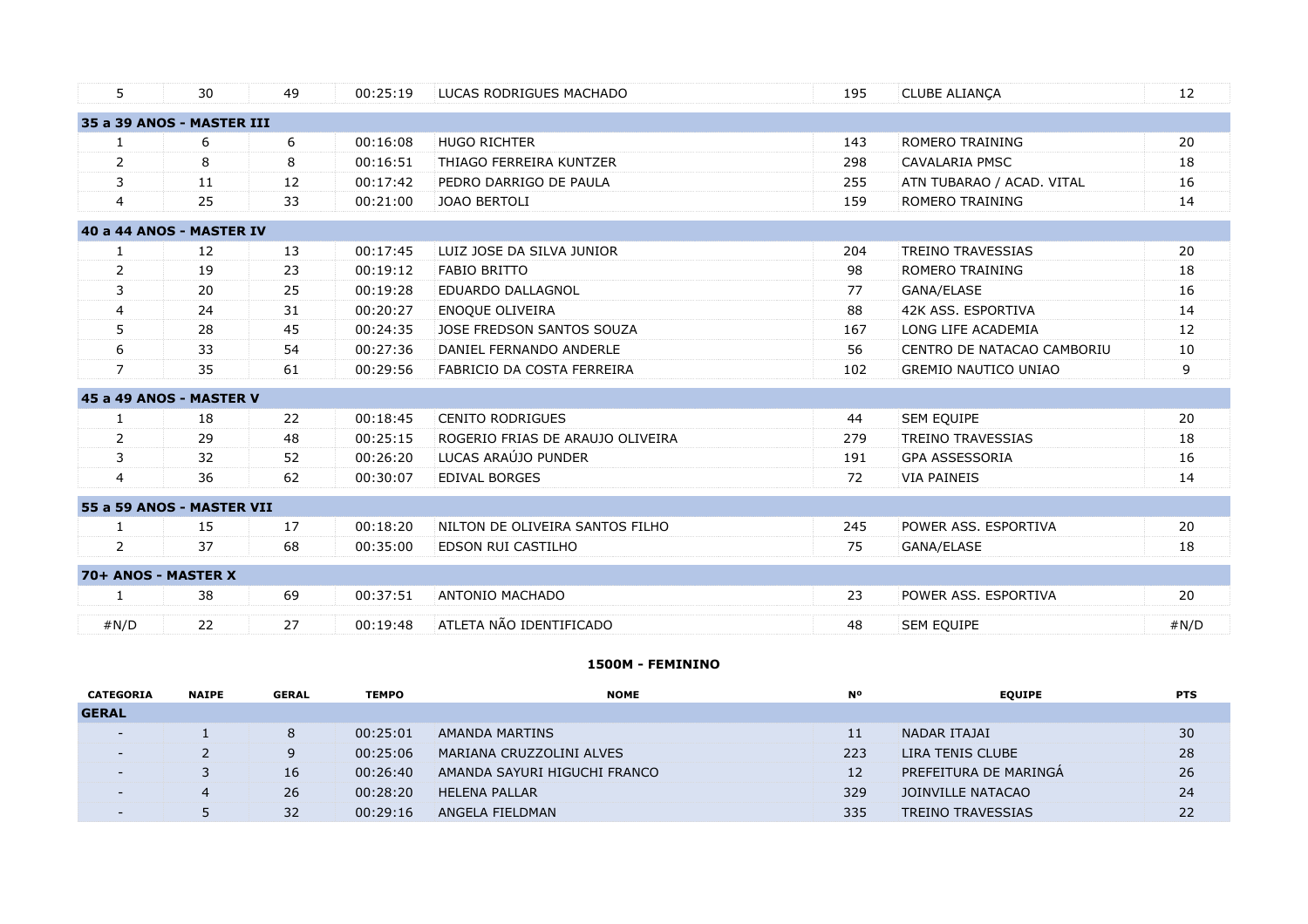|                | 10 a 13 ANOS - INFANTIL   |     |          |                                                |     |                             |    |
|----------------|---------------------------|-----|----------|------------------------------------------------|-----|-----------------------------|----|
| 1              | 6                         | 45  | 00:30:34 | SOPHIA DONATO DE MORAIS                        | 294 | PREFEITURA DE MARINGA       | 20 |
| $\overline{2}$ | 8                         | 47  | 00:30:44 | BIANCA CORSINE DE MARCHI FERREIRA              | 31  | ITAMIRIM / NOVOS CIELOS     | 18 |
| 3              | 21                        | 100 | 00:39:20 | LAURA WU LOMBARDI                              | 337 | ACM PORTO ALEGRE            | 16 |
|                | 20 a 24 ANOS - SENIOR     |     |          |                                                |     |                             |    |
| $\mathbf{1}$   | $\overline{7}$            | 46  | 00:30:40 | MARIA FERNANDA CESCHIM                         | 218 | <b>CLUBE CURITIBANO</b>     | 20 |
| $\overline{2}$ | 37                        | 129 | 00:45:29 | <b>JHOSENY SOUZA SANTOS</b>                    | 157 | <b>TREINO TRAVESSIAS</b>    | 18 |
| 3              | 39                        | 133 | 00:52:04 | PAMELA MAZON                                   | 248 | ATN TUBARAO / ACAD. VITAL   | 16 |
|                | 25 a 29 ANOS - MASTER I   |     |          |                                                |     |                             |    |
| $\mathbf{1}$   | 9                         | 48  | 00:30:50 | BARBARA SCHUHMACHER ORSI                       | 29  | CPH                         | 20 |
| $\overline{2}$ | 10                        | 52  | 00:31:17 | MARIANA CIELUSINSKI LESSING                    | 333 | SEM EQUIPE                  | 18 |
| 3              | 16                        | 84  | 00:35:45 | ISADORA ABRANTES BERTOLI                       | 175 | <b>TREINO TRAVESSIAS</b>    | 16 |
| $\overline{4}$ | 35                        | 126 | 00:45:09 | <b>KATERYNE SOUZA</b>                          | 176 | <b>CPH</b>                  | 14 |
| 5              | 36                        | 128 | 00:45:23 | ANDREIA NAVARRO KOEPSEL                        | 20  | PREFEITURA DE MARINGA       | 12 |
|                | 30 a 34 ANOS - MASTER II  |     |          |                                                |     |                             |    |
| 1              | 13                        | 71  | 00:33:59 | MARIANA COLIN STELZNER                         | 222 | <b>TREINO TRAVESSIAS</b>    | 20 |
| $\overline{2}$ | 19                        | 95  | 00:37:52 | <b>MAIRA SEVERO</b>                            | 207 | ACAD. MARCELO AMIM          | 18 |
| 3              | 22                        | 101 | 00:39:22 | LUISA SIEVES                                   | 201 | LONG LIFE ACADEMIA          | 16 |
| $\overline{4}$ | 29                        | 114 | 00:42:06 | DAYANE GABRIELLE TURASSA                       | 62  | MC SPORT CLUB               | 14 |
| 5              | 30                        | 117 | 00:42:30 | JESSICA KARLLA DOS ANJOS                       | 155 | <b>SEM EQUIPE</b>           | 12 |
|                | 35 a 39 ANOS - MASTER III |     |          |                                                |     |                             |    |
| 1              | 11                        | 56  | 00:31:50 | MARIANA FERNANDES MARTINS                      | 224 | PREFEITURA DE MARINGA       | 20 |
| $\overline{2}$ | 18                        | 93  | 00:37:23 | <b>GISELLE MARI SPECK</b>                      | 123 | GANA/ELASE                  | 18 |
| 3              | 20                        | 96  | 00:38:00 | <b>FERNANDA WILL</b>                           | 114 | GANA/ELASE                  | 16 |
| $\overline{4}$ | 26                        | 110 | 00:41:30 | <b>JESSIE LODI</b>                             | 156 | <b>ASTEL</b>                | 14 |
| 5              | 33                        | 124 | 00:44:39 | FERNANDA HINNIG                                | 109 | <b>TREINO TRAVESSIAS</b>    | 12 |
| 6              | 40                        | 135 | 00:52:20 | DEBORA REGINA FELIPE                           | 64  | PREFEITURA DE MARINGA       | 10 |
|                | 40 a 44 ANOS - MASTER IV  |     |          |                                                |     |                             |    |
| $\mathbf{1}$   | 12                        | 66  | 00:33:22 | DANIELA FERNANDES SAMPAIO                      | 60  | <b>GREMIO NAUTICO UNIAO</b> | 20 |
| $\overline{2}$ | 14                        | 74  | 00:34:02 | ANA CLAUDIA BIERHALS VIEGAS                    | 14  | GANA/ELASE                  | 18 |
| 3              | 25                        | 109 | 00:41:10 | REGIANE APARECIDA JACINTO ZAMARIAM DE OLIVEIRA | 267 | PREFEITURA DE MARINGÁ       | 16 |
| $\overline{4}$ | 41                        | 136 | 01:00:18 | CATIA CRISTINA MUSSOLIM                        | 42  | PREFEITURA DE MARINGÁ       | 14 |
|                | 45 a 49 ANOS - MASTER V   |     |          |                                                |     |                             |    |
| 1              | 23                        | 106 | 00:40:33 | FABIANE MIRANDA MONTEIRO                       | 95  | POWER ASS. ESPORTIVA        | 20 |
| $\overline{2}$ | 31                        | 122 | 00:43:59 | CAROLINA BARBOSA                               | 41  | ATN TUBARAO / ACAD. VITAL   | 18 |
|                |                           |     |          |                                                |     |                             |    |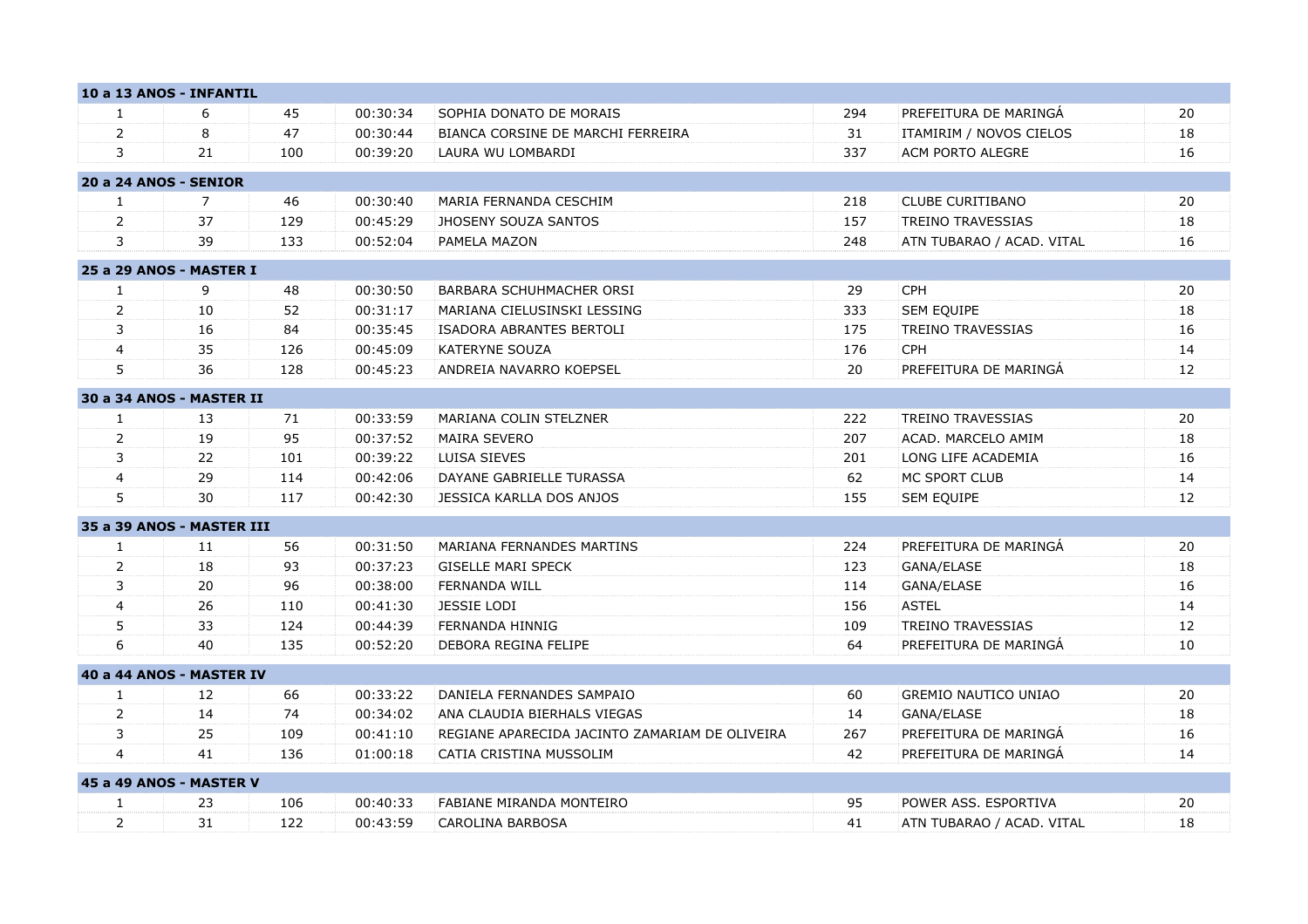| 3              | 34                         | 125 | 00:45:05 | SIMONE NOGARA                       | 292 | VEN - VALE EUROPEU NATAÇÃO | 16 |
|----------------|----------------------------|-----|----------|-------------------------------------|-----|----------------------------|----|
| $\overline{4}$ | 38                         | 132 | 00:50:20 | SIBELI CORDEIRO                     | 288 | <b>CPH</b>                 | 14 |
|                | 50 a 54 ANOS - MASTER VI   |     |          |                                     |     |                            |    |
|                | 28                         | 113 | 00:42:00 | FÁRIDA YATIYO OKUHARA               | 104 | PREFEITURA DE MARINGA      | 20 |
|                | 55 a 59 ANOS - MASTER VII  |     |          |                                     |     |                            |    |
|                | 15                         | 80  | 00:35:20 | <b>LONISE GERSTNER</b>              | 188 | GREMIO NAUTICO UNIAO       | 20 |
| $\mathcal{P}$  | 27                         | 111 | 00:41:35 | CELINA AMARAL DE MACEDO MOLLI MAYER | 43  | <b>ASUFEPAR</b>            | 18 |
| 3              | 32                         | 123 | 00:44:35 | SONIA REGINA CORDEIRO               | 293 | LAS LUNAS AGUAS ABERTAS    | 16 |
| 4              | 43                         | 139 | 01:09:20 | <b>ELIANE MANSAN</b>                | 84  | ACAD. PEIXINHO AZUL        | 14 |
|                | 60 a 64 ANOS - MASTER VIII |     |          |                                     |     |                            |    |
|                | 17                         | 89  | 00:36:50 | <b>VERA BEATRIZ REBELO</b>          | 303 | <b>CPH</b>                 | 20 |
| $\mathbf{2}$   | 24                         | 108 | 00:41:05 | LAURA MISUE MATSUDA                 | 181 | PREFEITURA DE MARINGA      | 18 |
|                | 65 a 69 ANOS - MASTER IX   |     |          |                                     |     |                            |    |
|                | 42                         | 138 | 01:09:10 | MARIA CRISTINA MOTA MARTINS         | 216 | ASSOC. LEOPOLDINA JUVENIL  | 20 |

# **1500M - MASCULINO**

| <b>CATEGORIA</b>                  | <b>NAIPE</b>   | <b>GERAL</b>   | <b>TEMPO</b> | <b>NOME</b>                       | <b>N°</b>      | <b>EQUIPE</b>                        | <b>PTS</b> |
|-----------------------------------|----------------|----------------|--------------|-----------------------------------|----------------|--------------------------------------|------------|
| <b>GERAL (CORRIGIDO)</b>          |                |                |              |                                   |                |                                      |            |
| $\overline{\phantom{0}}$          |                |                | 00:20:24     | LUCAS DAVESAC                     | 192            | <b>ITJ TRAVESSIAS</b>                | 30         |
| $\overline{\phantom{a}}$          | $\overline{2}$ | $\overline{2}$ | 00:21:00     | YAGO RODRIGUES SANTOS ALVES       | 314            | CPH / FME-BC / REST CAVALI / FLUIR / | 28         |
| $\sim$                            | 3              | 3              | 00:21:05     | RONALDO KLUG JUNIOR               | 280            | JOINVILLE NATACAO                    | 26         |
|                                   | $\overline{4}$ | $\overline{4}$ | 00:23:55     | ERICK DENIZ CHOAI                 | 89             | POWER ASS. ESPORTIVA                 | 24         |
| $\overline{\phantom{0}}$          | 5              | 5              | 00:24:05     | CRISTIANO AGLICERIO PEREIRA       | 51             | ITAMIRIM/NOVOS CIELOS                | 22         |
| 10 a 13 ANOS - INFANTIL           |                |                |              |                                   |                |                                      |            |
|                                   | 37             | 42             | 00:30:19     | JOSHUA GOMIDE CAPRARO             | 254            | <b>CLUBE CURITIBANO</b>              | 20         |
| $\overline{2}$                    | 59             | 72             | 00:34:00     | <b>GUSTAVO DAVESAC</b>            | 134            | <b>ITJ TRAVESSIAS</b>                | 18         |
| 14 a 16 ANOS - JUVENIL            |                |                |              |                                   |                |                                      |            |
|                                   | 12             | 14             | 00:26:20     | ALESSANDRO BARROSO TOMAS          | $\overline{4}$ | <b>INSTITUTO NADAR</b>               | 20         |
| $\overline{2}$                    | 17             | 20             | 00:27:11     | RAFAEL FERREIRA EL MEMARI         | 258            | PREFEITURA DE MARINGÁ                | 18         |
| 3                                 | 26             | 30             | 00:28:49     | FABIAN HENRIQUE DA SILVA          | 94             | POWER ASS. ESPORTIVA                 | 16         |
| 4                                 | 63             | 77             | 00:34:40     | <b>GABRIEL WU LOMBARDI</b>        | 336            | ACM PORTO ALEGRE                     | 14         |
| 5                                 | 76             | 94             | 00:37:35     | JOAO HENRIQUE FORMIGARI DOS ANJOS | 160            | CENTRO DE NATACAO CAMBORIU           | 12         |
| 17 a 19 ANOS - JUNIOR (CORRIGIDO) |                |                |              |                                   |                |                                      |            |
|                                   | 30             | 35             | 00:29:48     | PEDRO MANOEL MOREIRA DA SILVA     | 256            | ACAD. PEIXINHO AZUL                  | 20         |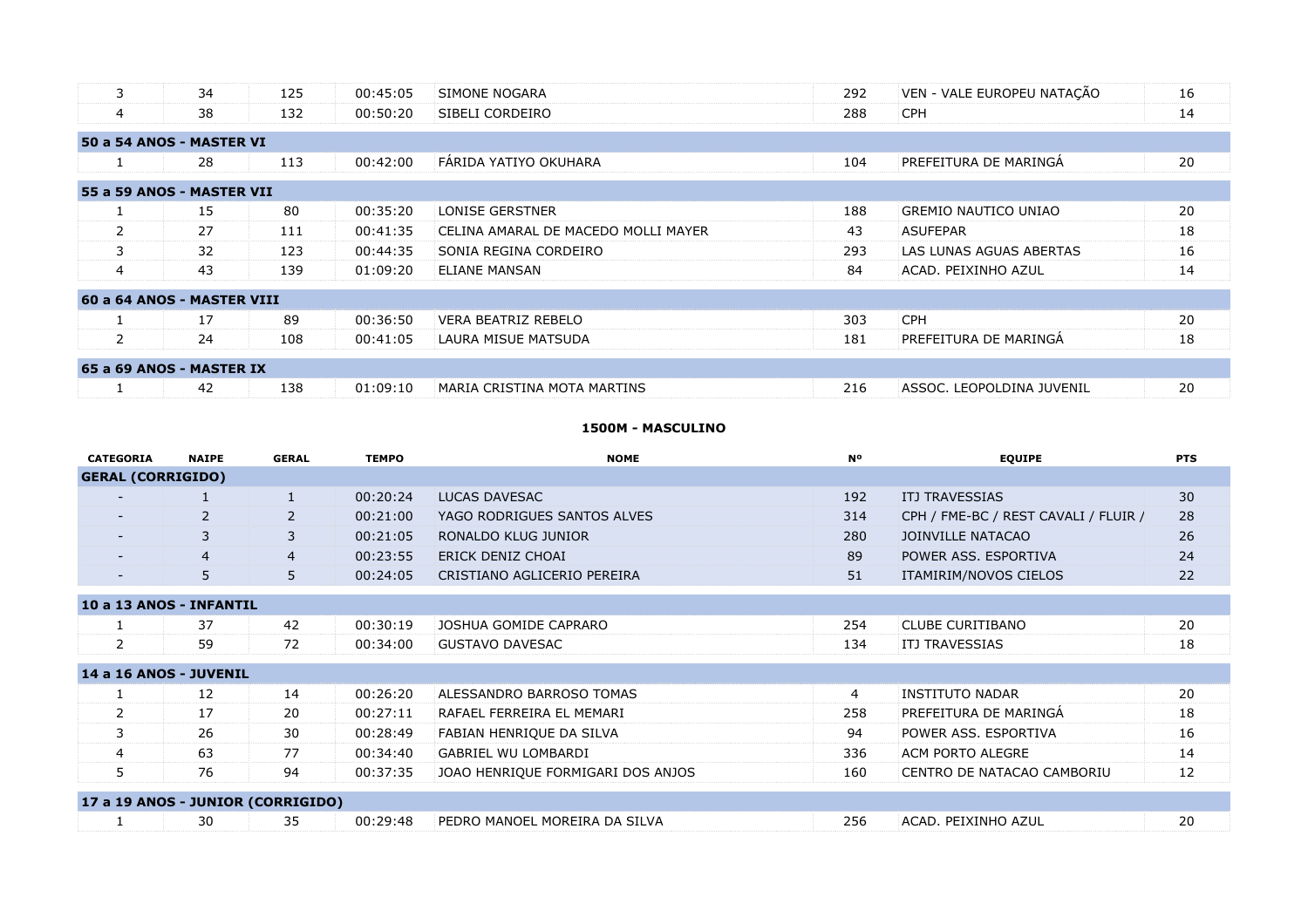| 2              | 39                           | 44  | 00:30:25 | JOAO PEDRO DE PIERI GHIZZO       | 162 | ATN TUBARAO / CLUBE DE CAMPO | 18             |
|----------------|------------------------------|-----|----------|----------------------------------|-----|------------------------------|----------------|
| 3              | 69                           | 85  | 00:35:57 | HENRIQUE GAUER BERGER            | 140 | <b>JAMES TRAINING</b>        | 16             |
|                | <b>20 a 24 ANOS - SENIOR</b> |     |          |                                  |     |                              |                |
| $\mathbf{1}$   | 14                           | 17  | 00:26:50 | JOAO VYCTOR SEBASTIAO SILVA      | 163 | <b>ATN TUBARAO</b>           | 20             |
| $\overline{2}$ | 20                           | 23  | 00:27:24 | VINICIUS DE MEDEIROS MOREIRA     | 306 | ATN TUBARAO / CLUBE 29 JUNHO | 18             |
| 3              | 96                           | 137 | 01:01:07 | DAVI CARDOSO CESARIO             | 61  | ATN TUBARAO / ACAD. VITAL    | 16             |
|                | 25 a 29 ANOS - MASTER I      |     |          |                                  |     |                              |                |
| $\mathbf{1}$   | 28                           | 33  | 00:29:25 | MICHEL KLAUMANN CLARINDA         | 238 | ATN TUBARAO / CLUBE DE CAMPO | 20             |
| $\overline{2}$ | 52                           | 63  | 00:32:49 | MANUEL TRAVISANI                 | 343 | SEM EQUIPE                   | 18             |
| 3              | 73                           | 90  | 00:36:54 | <b>GUSTAVO HENRIQUE LADEVIG</b>  | 322 | <b>INDAIAL</b>               | 16             |
| $\overline{4}$ | 86                           | 115 | 00:42:06 | PAULO HENRIQUE CARVALHO          | 253 | HIDRASUL                     | 14             |
|                | 30 a 34 ANOS - MASTER II     |     |          |                                  |     |                              |                |
| $\mathbf{1}$   | 10                           | 12  | 00:25:59 | YURI WOJCIECHOWSKI               | 315 | POWER ASS. ESPORTIVA         | 20             |
| $\overline{2}$ | 16                           | 19  | 00:27:09 | <b>GUILHERME CALADO</b>          | 124 | ATRIBRUSQUE                  | 18             |
| 3              | 19                           | 22  | 00:27:15 | FELIPE DOMINGOS LISBOA           | 106 | RP NATAÇÃO                   | 16             |
| 4              | 22                           | 25  | 00:28:06 | <b>KIM FELDMANN</b>              | 177 | <b>TREINO TRAVESSIAS</b>     | 14             |
| 5              | 43                           | 53  | 00:31:20 | EDUARDO FERNANDES                | 79  | ATN TUBARAO / CAIXA D'ÁGUA   | 12             |
| 6              | 46                           | 57  | 00:32:01 | EDUARDO FELIPE ESPINDOLA STUPP   | 78  | FACCHINI/NADAR ITAJAÍ        | 10             |
| $\overline{7}$ | 58                           | 70  | 00:33:58 | WESLEY PARÉ GONÇALVES DOS SANTOS | 313 | AQUATICOS/R&M ASS. ESPORTIVA | 9              |
| 8              | 61                           | 75  | 00:34:08 | ROBSON BONALDI                   | 324 | <b>CPH</b>                   | 8              |
| 9              | 66                           | 81  | 00:35:30 | GILMAR AMARAL DE LIMA            | 318 | POWER ASS. ESPORTIVA         | $\overline{7}$ |
| 10             | 78                           | 98  | 00:38:45 | JONAS CORREA FERREIRA            | 165 | SEM EQUIPE                   | 6              |
| 11             | 84                           | 107 | 00:40:40 | MARCELO MATOS COELHO             | 327 | SEM EQUIPE                   | 5              |
|                | 35 a 39 ANOS - MASTER III    |     |          |                                  |     |                              |                |
| 1              | 11                           | 13  | 00:26:01 | FELIPE BARBATO MEURER            | 105 | POWER ASS. ESPORTIVA         | 20             |
| $\overline{2}$ | 15                           | 18  | 00:27:04 | <b>BRUNO SEEMANN</b>             | 34  | LIRA TENIS CLUBE             | 18             |
| 3              | 33                           | 38  | 00:30:01 | ALEX SNEIDER IABRUDE             | 6   | <b>TREINO TRAVESSIAS</b>     | 16             |
| $\overline{4}$ | 34                           | 39  | 00:30:03 | EDUARDO A. ALVES                 | 76  | CPH                          | 14             |
| 5              | 40                           | 49  | 00:30:51 | LINCOLN VINICIUS ARNDT           | 187 | <b>ASPP</b>                  | 12             |
| 6              | 41                           | 50  | 00:30:56 | <b>ILGON BAUER DAITX</b>         | 145 | CO2 MULTISPORTS / SAPT       | 10             |
| $\overline{7}$ | 56                           | 68  | 00:33:29 | ANDRE LIDORIO LEMOS              | 19  | ATN TUBARAO / CLUBE DE CAMPO | 9              |
| 8              | 62                           | 76  | 00:34:32 | <b>GUILHERME VINAS</b>           | 132 | ATN TUBARAO / CLUBE DE CAMPO | 8              |
| 9              | 65                           | 79  | 00:35:20 | EDILER CARDOSO GONÇALVES         | 71  | ATN TUBARAO / CLUBE DE CAMPO | $\overline{7}$ |
| 10             | 71                           | 87  | 00:36:07 | MARCUS VINICIUS BONA NEGRI       | 323 | ROMERO TRAINING              | 6              |
| 11             | 72                           | 88  | 00:36:20 | MAURICIO FUTRYK BOHN             | 233 | <b>GREMIO NAUTICO UNIAO</b>  | 5              |
| 12             | 87                           | 116 | 00:42:22 | ERICO LOMBARDI                   | 338 | ACM PORTO ALEGRE             | $\overline{4}$ |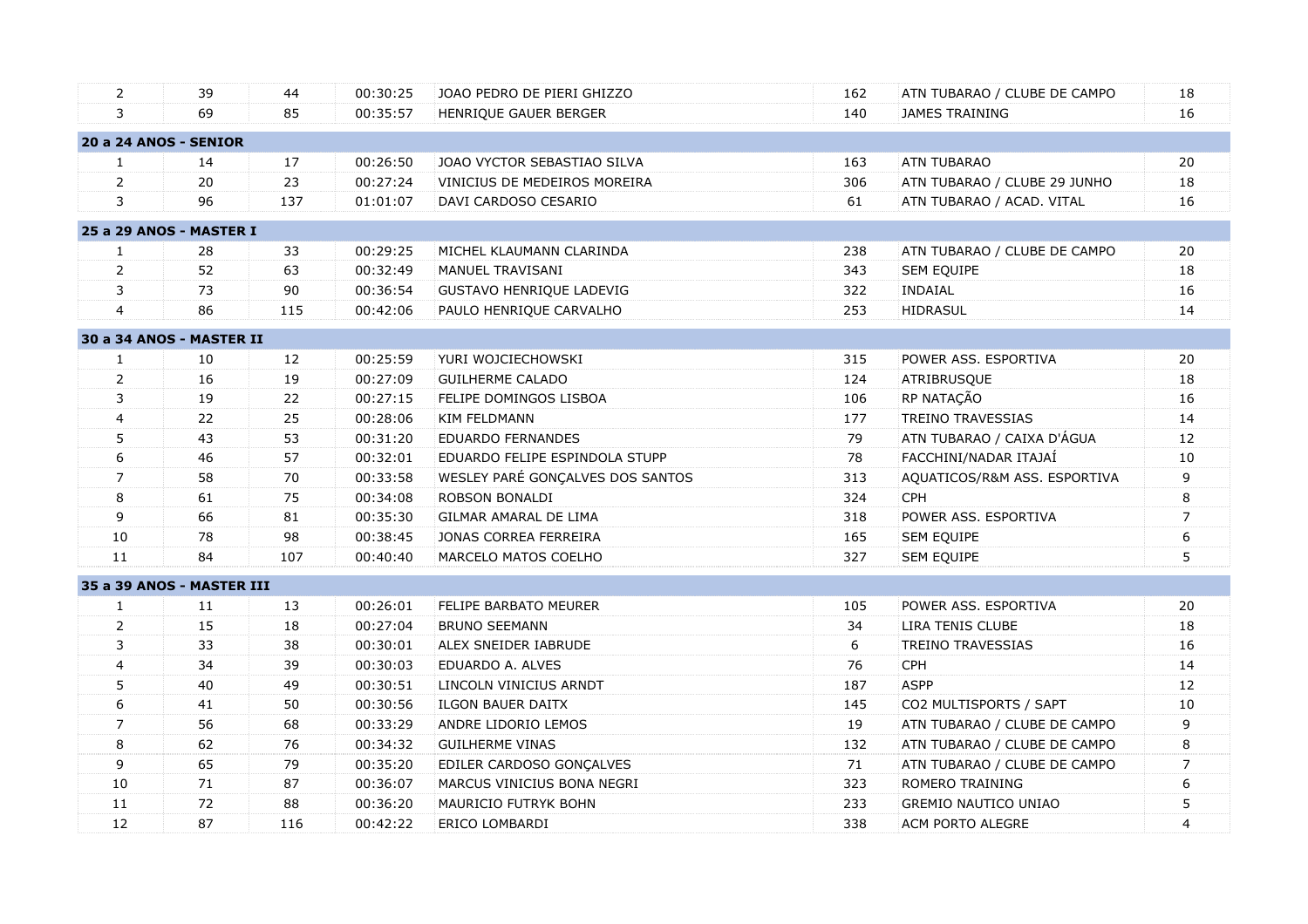| 3                                                |
|--------------------------------------------------|
| $\overline{2}$                                   |
| $\mathbf{1}$                                     |
|                                                  |
| 20                                               |
| 18<br>ACADEMIA PERSONAL CARE                     |
| 16                                               |
| 14                                               |
| 12                                               |
| 10                                               |
| $\overline{9}$                                   |
| 8                                                |
| $\overline{7}$                                   |
| 6<br>ATN TUBARAO / CLUBE 29 JUNHO                |
| 5                                                |
| 4                                                |
| 3                                                |
| $\overline{2}$                                   |
| BLUMENAU AGUAS ABERTAS / TEAM NO<br>$\mathbf{1}$ |
| ATN TUBARAO / ACAD. VITAL<br>$\mathbf{1}$        |
| $\mathbf{1}$                                     |
|                                                  |
| 20                                               |
| 18                                               |
| APAN CONCÓRDIA/MARLEY SAÚDE E PI<br>16           |
| 14                                               |
| 12<br>GREMIO ATIRADORES NOVO HAMBURG             |
| 10                                               |
| 9                                                |
| 8                                                |
| $\overline{7}$                                   |
| 6                                                |
| 5                                                |
|                                                  |
| 20                                               |
| 18                                               |
|                                                  |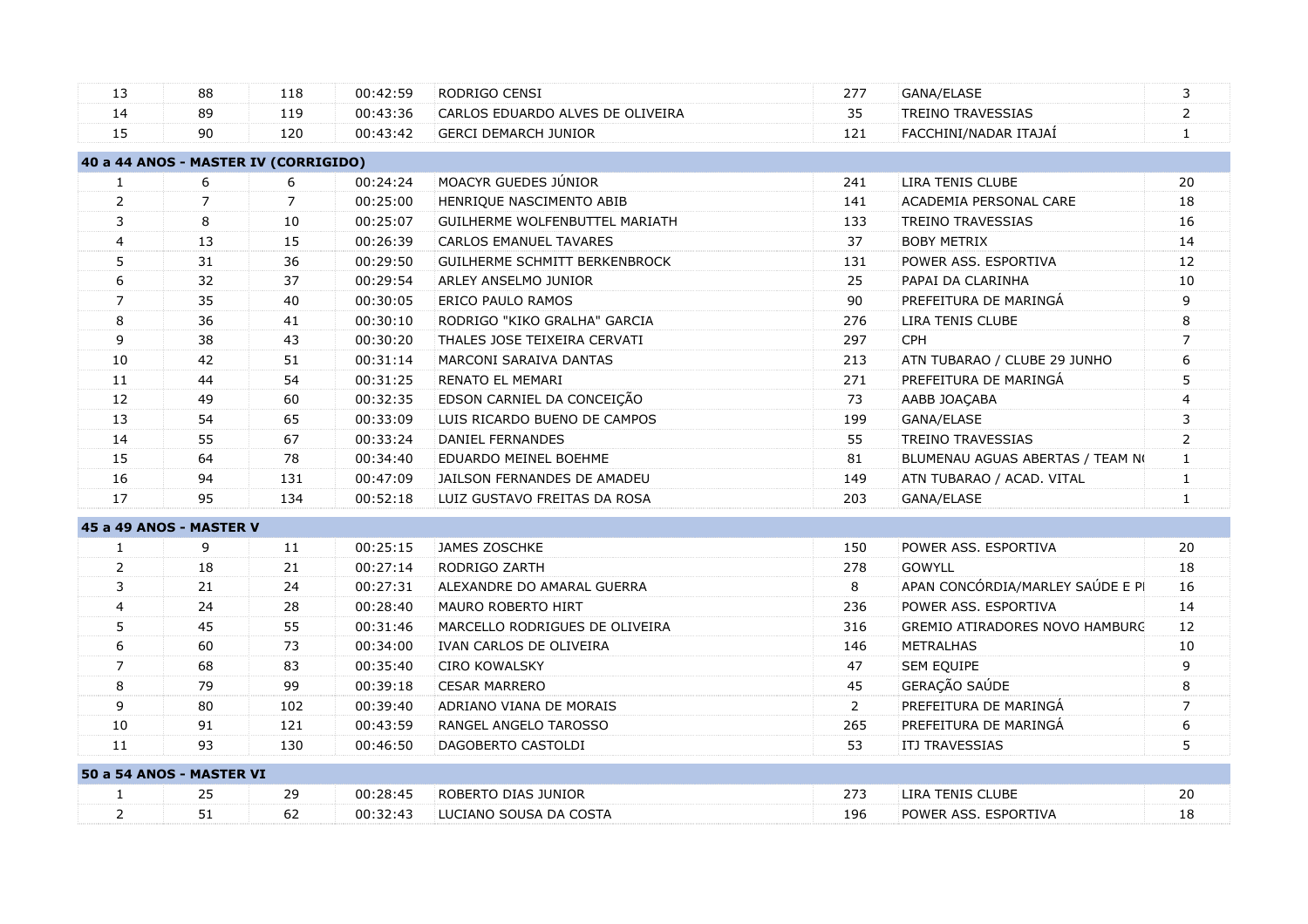| 3                       | 82                         | 104 | 00:40:10 | MARCIO RAFAEL MORAES WEBER           | 212 | <b>GERACAO AGUA</b>          | 16 |
|-------------------------|----------------------------|-----|----------|--------------------------------------|-----|------------------------------|----|
|                         | 55 a 59 ANOS - MASTER VII  |     |          |                                      |     |                              |    |
|                         | 47                         | 58  | 00:32:05 | MAURÍCIO LATERÇA MARTINS             | 234 | GANA/ELASE                   | 20 |
| $\overline{2}$          | 48                         | 59  | 00:32:08 | HERMAN IGNACIO FERBER PINEYRUA       | 142 | POWER ASS. ESPORTIVA         | 18 |
| 3                       | 70                         | 86  | 00:36:00 | ELISEU VALDIR MATIAS                 | 86  | SEM EQUIPE                   | 16 |
| $\overline{\mathbf{4}}$ | 74                         | 91  | 00:36:54 | JOAQUIN GONZALO CARDONER             | 164 | <b>ATC</b>                   | 14 |
| 5                       | 81                         | 103 | 00:40:09 | KLEBER ANTONIO CARDOSO ZEFERINO      | 179 | PREFEITURA DE MARINGÁ        | 12 |
| 6                       | 85                         | 112 | 00:41:55 | EDSON DA GAMA SANTA HELENA           | 74  | <b>SEM EQUIPE</b>            | 10 |
|                         | 60 a 64 ANOS - MASTER VIII |     |          |                                      |     |                              |    |
|                         | 23                         | 27  | 00:28:33 | DANIEL JUAN PAGANO                   | 57  | GANA/ELASE                   | 20 |
| $\overline{2}$          | 27                         | 31  | 00:28:50 | <b>CYRANO NETTO BRASIL</b>           | 52  | CNB NATAÇÃO                  | 18 |
| 3                       | 50                         | 61  | 00:32:38 | RAUL ALVES BUARQUE                   | 266 | <b>TREINO TRAVESSIAS</b>     | 16 |
| 4                       | 57                         | 69  | 00:33:29 | ROBERTO WAGNER ALVES FAUSTINO        | 275 | PREFEITURA DE MARINGÁ        | 14 |
| 5                       | 67                         | 82  | 00:35:33 | EDUARDO ROLIM CORREA                 | 82  | GANA/ELASE                   | 12 |
| 6                       | 75                         | 92  | 00:37:20 | JOSE HENRIQUE CANDEMIL               | 168 | LAS LUNAS AGUAS ABERTAS      | 10 |
| $\overline{7}$          | 83                         | 105 | 00:40:21 | CARLOS SILVEIRA DE LACERDA           | 40  | <b>TREINO TRAVESSIAS</b>     | 9  |
|                         | 65 a 69 ANOS - MASTER IX   |     |          |                                      |     |                              |    |
|                         | 29                         | 34  | 00:29:30 | <b>MARIO COUTINHO</b>                | 226 | GANA/ELASE                   | 20 |
| $\overline{2}$          | 92                         | 127 | 00:45:19 | JOVANIL ROSA IANO                    | 170 | GANA/ELASE                   | 18 |
| <b>PCD - ABSOLUTO</b>   |                            |     |          |                                      |     |                              |    |
|                         | 53                         | 64  | 00:33:02 | ANDERSON LUIS MOY - PCD              | 18  | APAN CONCORDIA / LIFE CT     | 20 |
| 2                       | 77                         | 97  | 00:38:30 | LUIZ OTAVIO DE FARIAS DE SOUZA - PCD | 205 | ATN TUBARAO / CLUBE 29 JUNHO | 18 |

#### **3000M - FEMININO**

| <b>CATEGORIA</b>         | <b>NAIPE</b>   | <b>GERAL</b> | <b>TEMPO</b> | <b>NOME</b>             | <b>No</b> | <b>EQUIPE</b>                 | <b>PTS</b> |
|--------------------------|----------------|--------------|--------------|-------------------------|-----------|-------------------------------|------------|
| <b>GERAL</b>             |                |              |              |                         |           |                               |            |
| $\overline{\phantom{0}}$ |                |              | 00:44:03     | MILENA LUEBKE VILASBOAS | 240       | INSTITUTO NADAR               | 30         |
| $\overline{\phantom{0}}$ | $\overline{2}$ | 8            | 00:44:09     | <b>AMANDA MARTINS</b>   | 11        | NADAR ITAJAI                  | 28         |
| $\overline{\phantom{0}}$ | 3              | 9            | 00:44:13     | ALINE BISSONI ALARCON   | 10        | <b>CPH</b>                    | 26         |
| $\overline{\phantom{a}}$ | $\overline{4}$ | 21           | 00:50:26     | ANGELA FIELDMAN         | 335       | <b>TREINO TRAVESSIAS</b>      | 24         |
|                          | 5              | 31           | 00:52:45     | SANDRA REGINA KOCH EGG  | 283       | <b>BLUMENAU AGUAS ABERTAS</b> | 22         |
| 10 a 13 ANOS - INFANTIL  |                |              |              |                         |           |                               |            |
|                          | 13             | 54           | 00:58:45     | LAURA TEIXEIRA ROST     | 182       | ACAD. PEIXINHO AZUL           | 20         |
| 14 a 16 ANOS - JUVENIL   |                |              |              |                         |           |                               |            |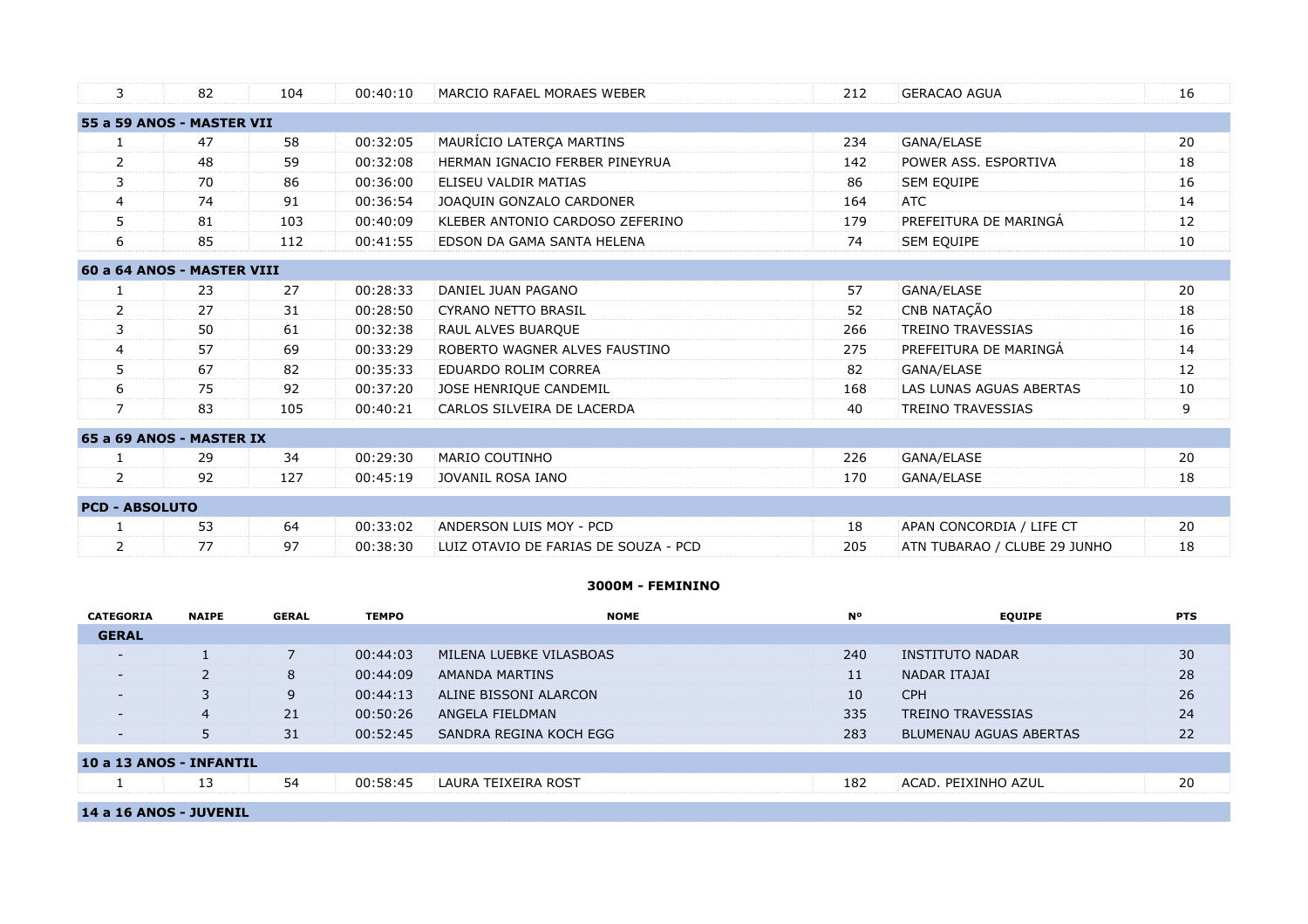| $\mathbf{1}$   | 21                         | 83  | 01:05:59 | AMANDA TEIXEIRA ROST              | 13  | ACAD. PEIXINHO AZUL               | 20 |
|----------------|----------------------------|-----|----------|-----------------------------------|-----|-----------------------------------|----|
|                | 17 a 19 ANOS - JUNIOR      |     |          |                                   |     |                                   |    |
| 1              | 25                         | 98  | 01:10:40 | JULIA DA SILVEIRA                 | 339 | ACM PORTO ALEGRE                  | 20 |
|                | 30 a 34 ANOS - MASTER II   |     |          |                                   |     |                                   |    |
| $\mathbf{1}$   | $\overline{7}$             | 42  | 00:56:21 | MARIANA COLIN STELZNER            | 222 | <b>TREINO TRAVESSIAS</b>          | 20 |
|                | 35 a 39 ANOS - MASTER III  |     |          |                                   |     |                                   |    |
| $\mathbf{1}$   | 6                          | 40  | 00:56:06 | MARIANA FERNANDES MARTINS         | 224 | PREFEITURA DE MARINGÁ             | 20 |
| $\overline{2}$ | 10                         | 47  | 00:57:06 | RENATA ASSUNÇÃO                   | 268 | <b>ASTEL</b>                      | 18 |
| 3              | 17                         | 68  | 01:01:40 | SIMEIA COSTA FERREIRA             | 291 | PREFEITURA DE MARINGÁ             | 16 |
| $\overline{4}$ | 22                         | 88  | 01:06:25 | FERNANDA AVELINO VASCONCELOS      | 108 | PREFEITURA DE MARINGÁ             | 14 |
| 5              | 30                         | 106 | 01:25:24 | TATIANI DA SILVA CANDIDO          | 296 | PREFEITURA DE MARINGÁ             | 12 |
|                | 40 a 44 ANOS - MASTER IV   |     |          |                                   |     |                                   |    |
| $\mathbf{1}$   | 8                          | 43  | 00:56:50 | ELINAI DOS SANTOS FREITAS SCHUTZ  | 85  | POWER ASS, ESPORTIVA              | 20 |
| $\overline{2}$ | 9                          | 46  | 00:56:58 | DANIELA FERNANDES SAMPAIO         | 60  | <b>GREMIO NAUTICO UNIAO</b>       | 18 |
| 3              | 14                         | 58  | 01:00:29 | <b>TATIANA REIS</b>               | 295 | <b>TREINO TRAVESSIAS</b>          | 16 |
| $\overline{4}$ | 26                         | 101 | 01:18:09 | LARISSA SCHMIDTKE BATISTA SANCHEZ | 180 | PREFEITURA DE MARINGÁ             | 14 |
|                | 45 a 49 ANOS - MASTER V    |     |          |                                   |     |                                   |    |
| $\mathbf{1}$   | 16                         | 65  | 01:01:29 | FERNANDA TEREZINHA VIEIRA         | 113 | TRAVESIAS DA ILHA                 | 20 |
| $\overline{2}$ | 18                         | 72  | 01:02:50 | <b>SANDRA GAYA</b>                | 282 | CPH                               | 18 |
|                | 50 a 54 ANOS - MASTER VI   |     |          |                                   |     |                                   |    |
| $\mathbf{1}$   | 23                         | 91  | 01:07:25 | FABIOLA CORDOVIL                  | 100 | PREFEITURA DE MARINGÁ             | 20 |
| 2              | 24                         | 94  | 01:08:30 | FERNANDA KNIJNIK                  | 110 | <b>GREMIO NAUTICO UNIAO</b>       | 18 |
| 3              | 29                         | 104 | 01:19:55 | DENISE REGINA ALBERTON            | 66  | PREFEITURA DE MARINGÁ             | 16 |
|                | 55 a 59 ANOS - MASTER VII  |     |          |                                   |     |                                   |    |
| $\mathbf{1}$   | 11                         | 48  | 00:57:09 | NILCEIA COSTA NUNES               | 244 | GPA ASS. ESPORTIVA / TRAVESSIAS D | 20 |
| 2              | 12                         | 52  | 00:58:27 | <b>CRISTIANE DONINI</b>           | 50  | LAS LUNAS AGUAS ABERTAS           | 18 |
| 3              | 15                         | 59  | 01:01:10 | <b>LONISE GERSTNER</b>            | 188 | <b>GREMIO NAUTICO UNIAO</b>       | 16 |
|                | 60 a 64 ANOS - MASTER VIII |     |          |                                   |     |                                   |    |
| $\mathbf{1}$   | 19                         | 74  | 01:02:53 | LUCY AMELIA SALLES                | 197 | CABRAL NATAÇÃO                    | 20 |
| $\overline{2}$ | 20                         | 75  | 01:03:22 | SILMARA HIDEMI HIGA               | 290 | LAS LUNAS AGUAS ABERTAS           | 18 |
| 3              | 28                         | 103 | 01:19:50 | MARIA ELIZABETH PEDRO SICURO      | 217 | LAS LUNAS AGUAS ABERTAS           | 16 |
|                | 65 a 69 ANOS - MASTER IX   |     |          |                                   |     |                                   |    |
| 1              | 27                         | 102 | 01:18:19 | ROSANE SEIDE SAMPERT              | 281 | <b>GREMIO NAUTICO UNIAO</b>       | 20 |
|                |                            |     |          |                                   |     |                                   |    |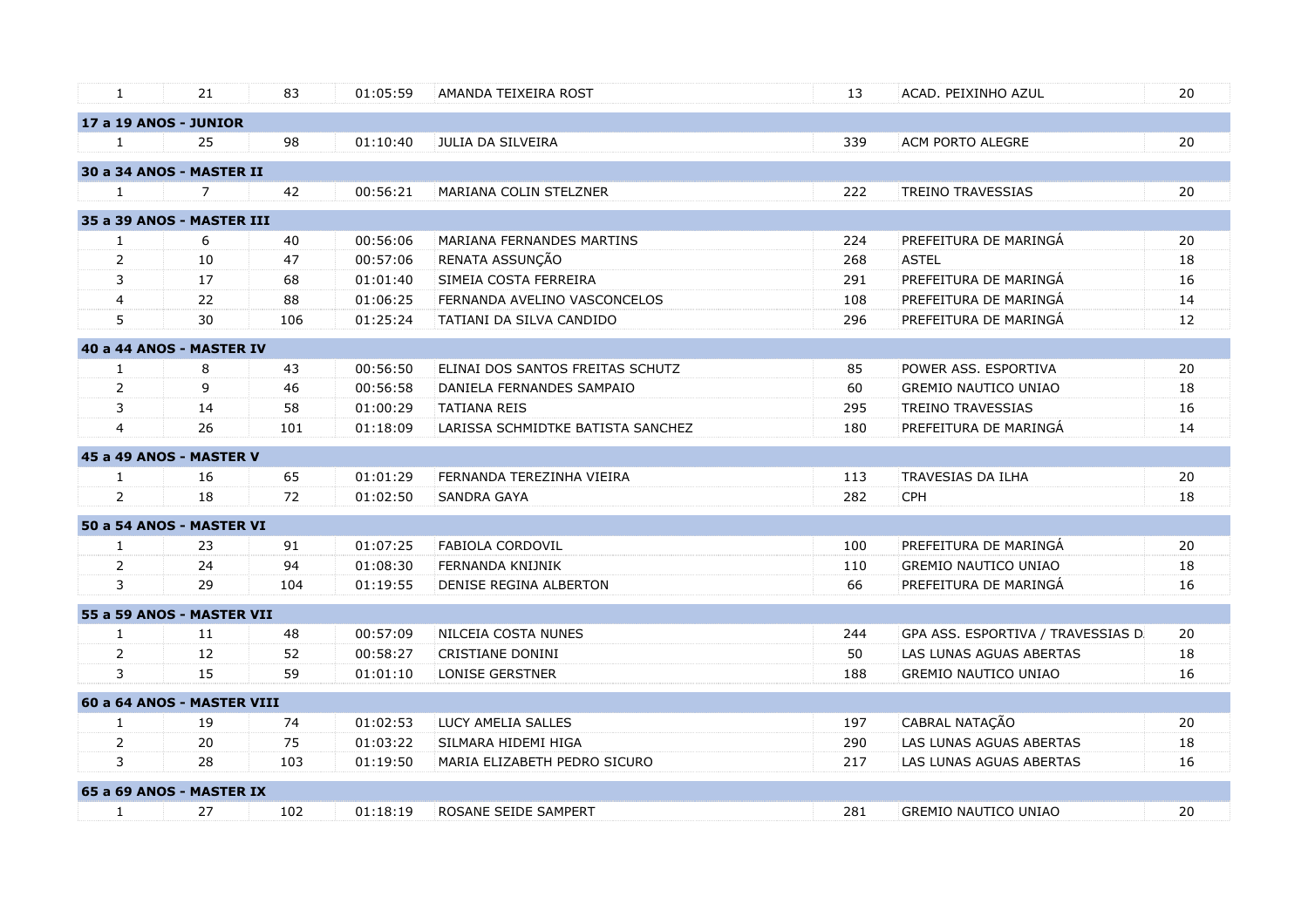#### **3000M - MASCULINO**

| <b>CATEGORIA</b>         | <b>NAIPE</b> | <b>GERAL</b>   | <b>TEMPO</b> | <b>NOME</b>                   | <b>N°</b> | <b>EQUIPE</b>             | <b>PTS</b> |
|--------------------------|--------------|----------------|--------------|-------------------------------|-----------|---------------------------|------------|
| <b>GERAL</b>             |              |                |              |                               |           |                           |            |
|                          | 1            | $\mathbf{1}$   | 00:37:15     | LUCAS DAVESAC                 | 192       | <b>ITJ TRAVESSIAS</b>     | 30         |
|                          | 2            | 2              | 00:38:19     | RONALDO KLUG JUNIOR           | 280       | <b>JOINVILLE NATACAO</b>  | 28         |
|                          | 3            | 3              | 00:40:48     | ERICK DENIZ CHOAI             | 89        | POWER ASS. ESPORTIVA      | 26         |
|                          |              | $\overline{4}$ | 00:42:10     | CRISTIANO AGLICERIO PEREIRA   | 51        | ITAMIRIM/NOVOS CIELOS     | 24         |
|                          | 5            | 5              | 00:43:30     | <b>JAMES ZOSCHKE</b>          | 150       | POWER ASS. ESPORTIVA      | 22         |
| 10 a 13 ANOS - INFANTIL  |              |                |              |                               |           |                           |            |
| $\mathbf{1}$             | 8            | 11             | 00:44:32     | <b>HARIEL R MOHAMED</b>       | 137       | ITAMIRIM / NOVOS CIELOS   | 20         |
|                          |              |                |              |                               |           |                           |            |
| 14 a 16 ANOS - JUVENIL   |              |                |              |                               |           |                           |            |
| $\mathbf{1}$             | 7            | 10             | 00:44:30     | RAFAEL FERREIRA EL MEMARI     | 258       | PREFEITURA DE MARINGÁ     | 20         |
| 17 a 19 ANOS - JUNIOR    |              |                |              |                               |           |                           |            |
| $\mathbf{1}$             | 27           | 32             | 00:53:36     | PEDRO MANOEL MOREIRA DA SILVA | 256       | ACAD. PEIXINHO AZUL       | 20         |
| 20 a 24 ANOS - SENIOR    |              |                |              |                               |           |                           |            |
| $\mathbf{1}$             | 65           | 86             | 01:06:16     | <b>FAGNER ANDRADE</b>         | 103       | <b>SEM EQUIPE</b>         | 20         |
|                          |              |                |              |                               |           |                           |            |
| 25 a 29 ANOS - MASTER I  |              |                |              |                               |           |                           |            |
| $\mathbf{1}$             | 31           | 36             | 00:55:15     | <b>GABRIEL LUIZ ZEN</b>       | 120       | <b>LEO RITOW</b>          | 20         |
| 2                        | 39           | 50             | 00:57:40     | <b>IAGO HOFFMANN CORREA</b>   | 144       | PREFEITURA DE MARINGÁ     | 18         |
| 3                        | 41           | 53             | 00:58:42     | ROBERTO NAVARRO KOEPSEL       | 274       | PREFEITURA DE MARINGA     | 16         |
| $\overline{4}$           | 51           | 67             | 01:01:40     | MATHEUS NOGUEIRA AQUINO       | 231       | ACADEMIA ACQUA MUNDI      | 14         |
| 5                        | 63           | 84             | 01:06:04     | MANUEL TRAVISANI              | 343       | SEM EQUIPE                | 12         |
| 6                        | 68           | 90             | 01:07:00     | LUIS CARLOS BECKER            | 198       | ACADEMIA ACQUA MUNDI      | 10         |
| $\overline{7}$           | 73           | 97             | 01:09:37     | <b>VINICIUS ALIANO</b>        | 305       | ATRIBRUSQUE               | 9          |
| 30 a 34 ANOS - MASTER II |              |                |              |                               |           |                           |            |
| 1                        | 10           | 13             | 00:45:02     | YURI WOJCIECHOWSKI            | 315       | POWER ASS. ESPORTIVA      | 20         |
| 2                        | 11           | 14             | 00:46:29     | JAMESON FELIPE ROSA           | 151       | <b>JAMES TRAINING</b>     | 18         |
| 3                        | 15           | 18             | 00:49:28     | NICOLAS CAMPOS FIGUEIREDO     | 243       | <b>CPH</b>                | 16         |
| 4                        | 16           | 19             | 00:49:39     | MAURICIO MARCHETO             | 235       | CPH                       | 14         |
| 5                        | 19           | 23             | 00:50:56     | FABIO HERNANDEZ KLAIN         | 99        | CPH                       | 12         |
| 6                        | 21           | 25             | 00:51:36     | LUCAS DIEGO CORDEIRO          | 193       | CORPO DE BOMBEIROS PARANÁ | 10         |
| $\overline{7}$           | 22           | 26             | 00:51:52     | <b>KIM FELDMANN</b>           | 177       | <b>TREINO TRAVESSIAS</b>  | 9          |
| 8                        | 52           | 69             | 01:01:45     | GUILHERME MALIMPENSA KNOLL    | 129       | FACCHINI/NADAR ITAJAÍ     | 8          |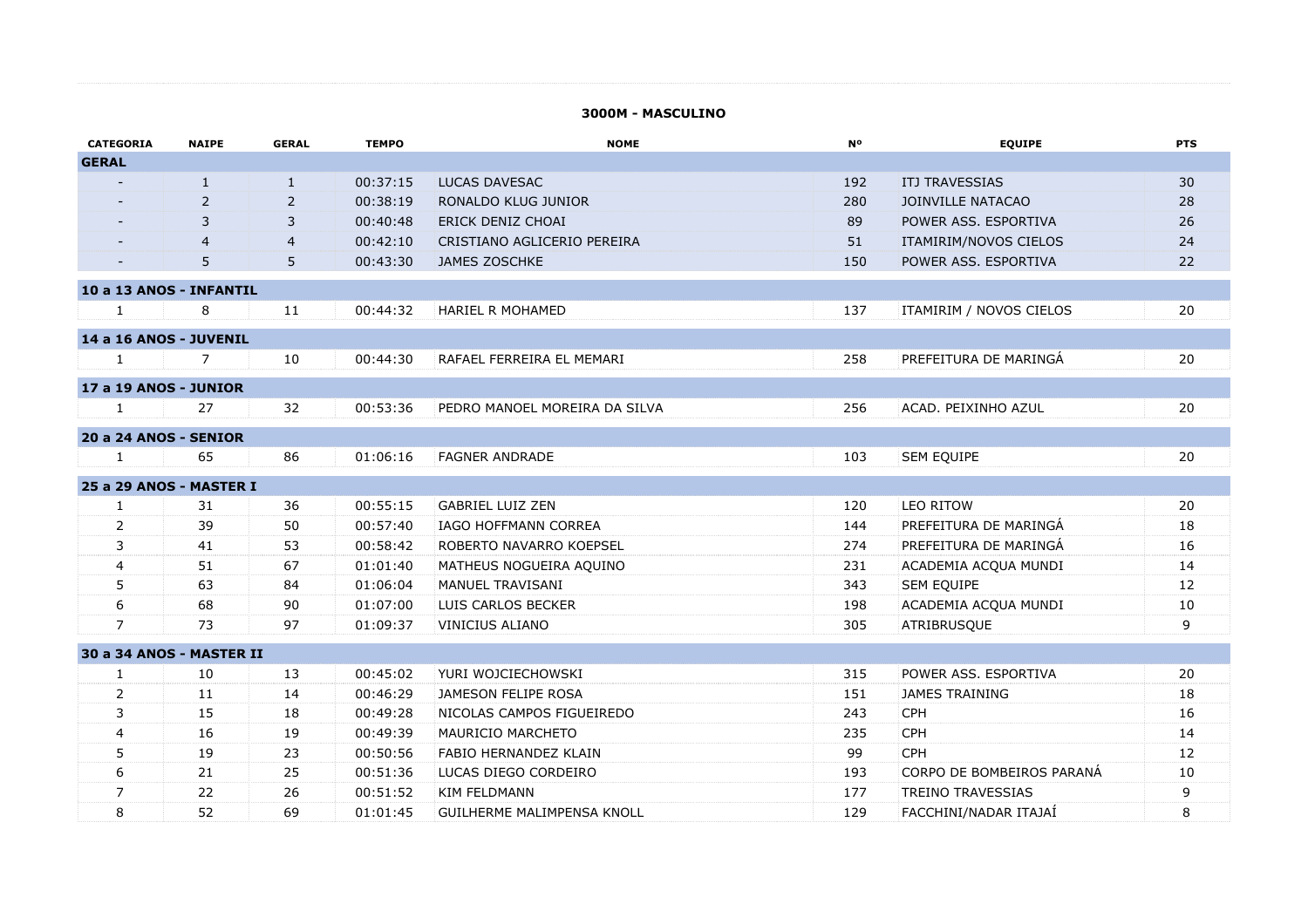| 9              | 60                        | 80 | 01:04:42 | MARTIN ERRO ZUGARRAMURDI                 | 227 | <b>TREINO TRAVESSIAS</b>         | 7              |  |
|----------------|---------------------------|----|----------|------------------------------------------|-----|----------------------------------|----------------|--|
| 10             | 62                        | 82 | 01:05:35 | DIEGO EDUARDO VIEIRA BRITO               | 319 | GPA ASS. ESPORTIVA               | 6              |  |
| 11             | 66                        | 87 | 01:06:20 | <b>GUILHERME CHIAMULERA</b>              | 125 | <b>CPH</b>                       | 5              |  |
|                | 35 a 39 ANOS - MASTER III |    |          |                                          |     |                                  |                |  |
| $\mathbf{1}$   | 23                        | 27 | 00:52:03 | ALEX SNEIDER IABRUDE                     | 6   | <b>TREINO TRAVESSIAS</b>         | 20             |  |
| $\overline{2}$ | 29                        | 34 | 00:54:39 | <b>JEAN CARLOS KAMMERS</b>               | 153 | <b>CPH</b>                       | 18             |  |
| 3              | 43                        | 56 | 00:59:30 | RAFAEL SARTORI LEAL                      | 262 | T2 ASSESSORIA                    | 16             |  |
| $\overline{4}$ | 50                        | 66 | 01:01:30 | EDILER CARDOSO GONÇALVES                 | 71  | ATN TUBARAO / CLUBE DE CAMPO     | 14             |  |
| 5              | 53                        | 70 | 01:02:40 | MAURICIO FUTRYK BOHN                     | 233 | <b>GREMIO NAUTICO UNIAO</b>      | 12             |  |
| 6              | 58                        | 78 | 01:04:34 | EDUARDO FOGAÇA                           | 80  | <b>TREINO TRAVESSIAS</b>         | 10             |  |
| $\overline{7}$ | 59                        | 79 | 01:04:40 | FERNANDO ALEXANDRINO                     | 115 | <b>CPH</b>                       | 9              |  |
| 8              | 61                        | 81 | 01:04:50 | FERNANDO SAMPERT                         | 116 | <b>GREMIO NAUTICO UNIAO</b>      | 8              |  |
| 9              | 69                        | 92 | 01:07:42 | <b>WANDERSON ALVES</b>                   | 312 | SEM EQUIPE                       | $\overline{7}$ |  |
|                | 40 a 44 ANOS - MASTER IV  |    |          |                                          |     |                                  |                |  |
| $\mathbf{1}$   | 6                         | 6  | 00:43:32 | <b>RAFAEL MATOS SCHEUER</b>              | 260 | POWER ASS. ESPORTIVA             | 20             |  |
| $\overline{2}$ | 9                         | 12 | 00:44:37 | GUILHERME WOLFENBUTTEL MARIATH           | 133 | <b>TREINO TRAVESSIAS</b>         | 18             |  |
| 3              | 14                        | 17 | 00:48:48 | <b>GUSTAVO RICARDO SCHUTZ</b>            | 136 | POWER ASS. ESPORTIVA             | 16             |  |
| $\overline{4}$ | 24                        | 28 | 00:52:31 | <b>ERICO PAULO RAMOS</b>                 | 90  | PREFEITURA DE MARINGÁ            | 14             |  |
| 5              | 28                        | 33 | 00:54:20 | VITOR ALEXANDRE ZILZ                     | 309 | GANA/ELASE                       | 12             |  |
| 6              | 32                        | 37 | 00:55:36 | SEBASTIAN GABRIEL VASQUEZ                | 340 | <b>BC RESCUE TEAM</b>            | 10             |  |
| $\overline{7}$ | 44                        | 57 | 00:59:34 | DIOGO DE ALMEIDA MIGUEZ                  | 67  | <b>INDOMITAS</b>                 | 9              |  |
| 8              | 45                        | 60 | 01:01:12 | EVERTON ALEXANDRE THOMÉ SANCHEZ          | 92  | PREFEITURA DE MARINGÁ            | 8              |  |
| 9              | 55                        | 73 | 01:02:50 | ELIANDRO DE JESUS GORSK                  | 83  | PREFEITURA DE MARINGA            | $\overline{7}$ |  |
|                | 45 a 49 ANOS - MASTER V   |    |          |                                          |     |                                  |                |  |
| $\mathbf{1}$   | 12                        | 15 | 00:48:04 | RODRIGO ZARTH                            | 278 | <b>GOWYLL</b>                    | 20             |  |
| $\overline{2}$ | 13                        | 16 | 00:48:32 | ALEXANDRE DO AMARAL GUERRA               | 8   | APAN CONCÓRDIA/MARLEY SAÚDE E PI | 18             |  |
| 3              | 17                        | 20 | 00:50:17 | MICAEL RAMALHO MENDES                    | 237 | <b>GERACAO AGUA</b>              | 16             |  |
| 4              | 25                        | 29 | 00:52:34 | RAFAEL FREITAS PADILHA                   | 259 | ACAD. PEIXINHO AZUL              | 14             |  |
| 5              | 48                        | 63 | 01:01:18 | FRANCISCO JOSE MARSHALL DA MATTA BALDINI | 119 | <b>TREINO TRAVESSIAS</b>         | 12             |  |
| 6              | 49                        | 64 | 01:01:19 | DANIEL SEARA SCHLICHTING                 | 59  | POWER ASS. ESPORTIVA             | $10\,$         |  |
| $\overline{7}$ | 54                        | 71 | 01:02:46 | <b>EVERTON ZANIOLO</b>                   | 93  | AJN - JOINVILLE NATACAO          | 9              |  |
| 8              | 70                        | 93 | 01:07:46 | ALEXANDRE MINORU KIKUCHI                 | 9   | PREFEITURA DE MARINGÁ            | 8              |  |
|                | 50 a 54 ANOS - MASTER VI  |    |          |                                          |     |                                  |                |  |
| $\mathbf{1}$   | 34                        | 39 | 00:56:00 | <b>FERNANDO ZEN</b>                      | 326 | ATRIBRUSQUE                      | 20             |  |
| $\overline{2}$ | 38                        | 49 | 00:57:10 | SANDRO ALEX LEMMERMEIER DA ROSA          | 284 | ATRIBRUSQUE / VIVA               | 18             |  |
| 3              | 46                        | 61 | 01:01:15 | <b>WALTER RICHARD</b>                    | 311 | GANA/ELASE                       | 16             |  |
|                |                           |    |          |                                          |     |                                  |                |  |